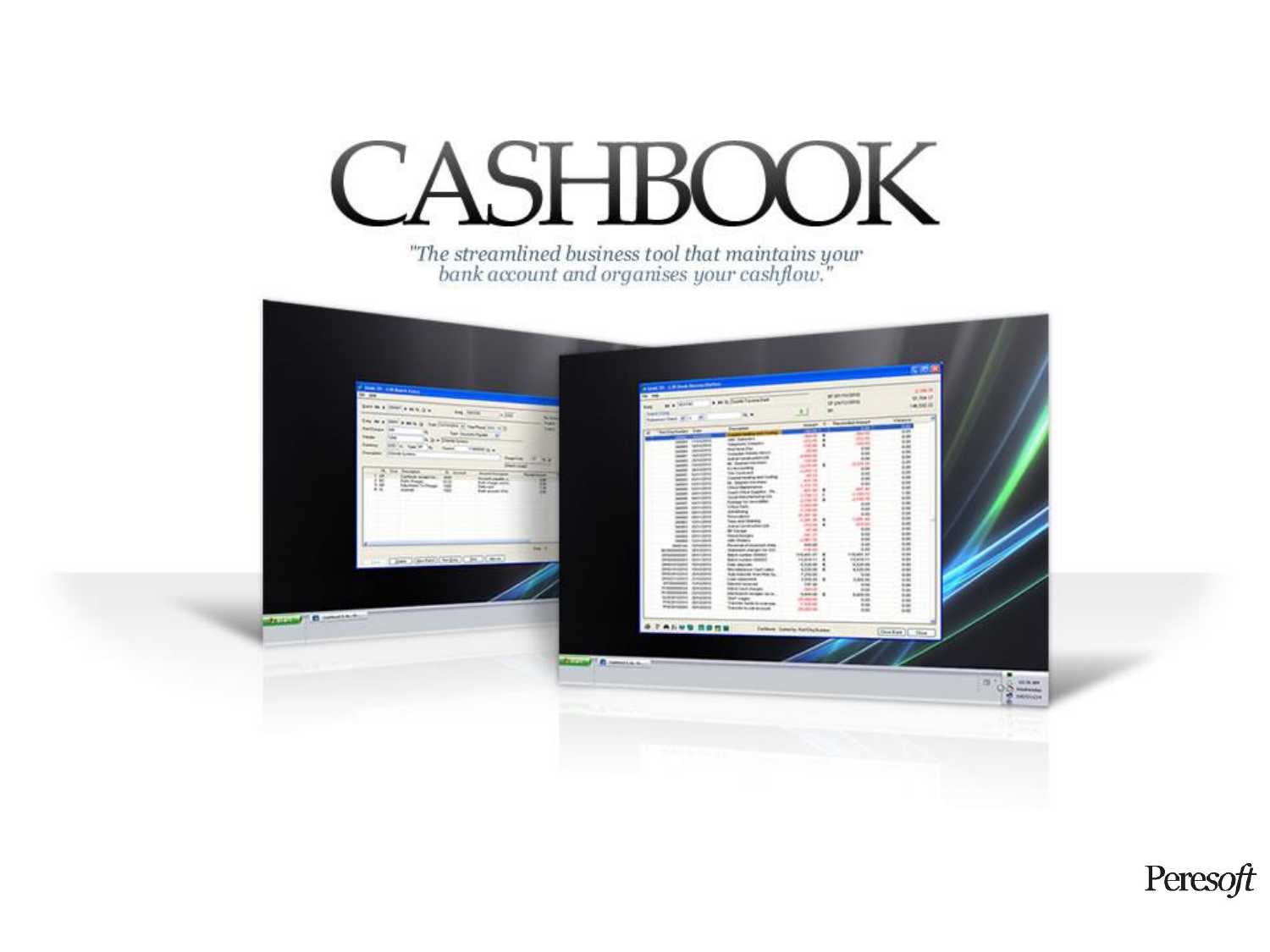## Overview

You will find the operation of Cashbook for Sage Accpac ERP simple and practical. More the way you think. Features like multiple years of history, online cheque and receipt printing, direct bank reconciliation, optional fields, full Tax Services integration, drill down from other Sage Accpac ERP modules, unlimited report writing, customization by user and seamless integration to other Sage Accpac ERP modules, increases the power of Cashbook making it a product that you will never outgrow.

Powerful lookup tables and search functions let you look up entries in a flash. Finding the history of a transaction is quick and easy. Reconciling your bank statement is the way it should be, visual and flexible. Cashbook uses one of the most popular report writers in the world, Crystal Reports.

Crystal adds many extra features to let you shape Cashbook the way you like it. All Cashbook reports can be modified using Crystal. Draw graphs in most shapes and sizes, do cash flow reporting with ease using Crystal's Report Expert and link Cashbook data with Sage Accpac ERP.

You will definitely be able to add that final edge that you require from an accounting system.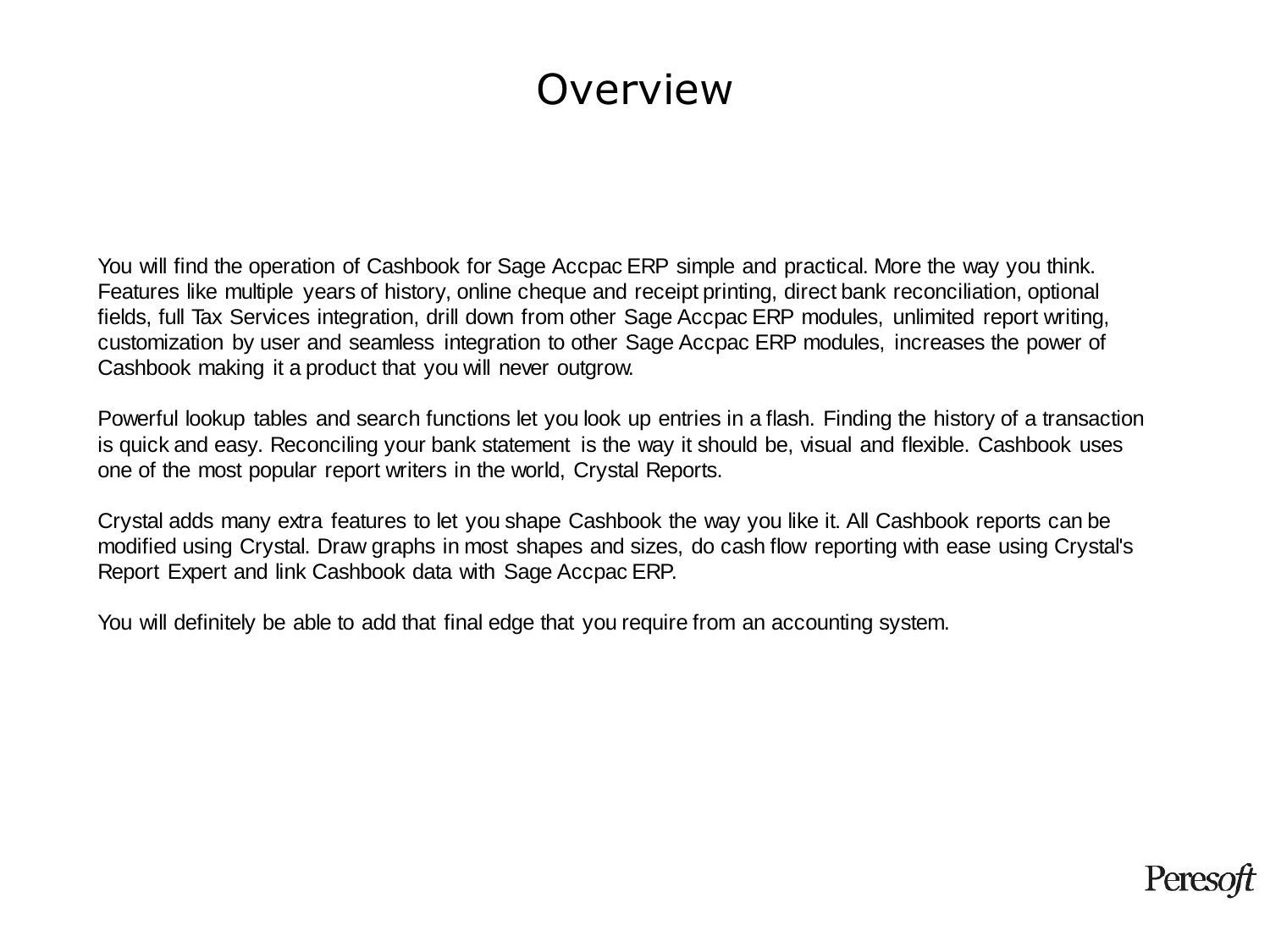### One Central Point for Cash Processing

Entries need only to be entered once and Cashbook will automatically create the necessary entries for ACCPAC General Ledger, Accounts Receivable and Accounts Payable. One audit trail on all cash movement for easier analysis.

| SAMLTD - C/B Batch Entry |                                                                  |               |                |                  |                                            | $\Box$ olxi           |
|--------------------------|------------------------------------------------------------------|---------------|----------------|------------------|--------------------------------------------|-----------------------|
| File Settings Help       |                                                                  |               |                |                  |                                            |                       |
|                          | Batch 14 4 000271 1 14 Q D 4 Bank CCB                            |               | $\alpha$       | CAD              | $\mathbf{0}$<br>No. Entries<br>Debit Total | Open<br>0.000         |
|                          | Entry 14 4 00001   M Q L Date 2020/11/05   Year/Period 2020-11 0 |               |                |                  | Credit Total                               | 0.000                 |
| Ref/Cheque 98230920      | $\alpha$                                                         | Type Cashbook |                | Tax Group USDTAX | $\alpha$<br>Purchases                      |                       |
| 1500<br>Misc. Code       | Q B < Gould Manufacturing Ltd.                                   |               |                |                  |                                            |                       |
| Currency                 | USD & Type SP Q<br>Source                                        |               | 1.5215000 Q    |                  |                                            |                       |
| Description              | Gould Manufacturing Ltd.                                         |               |                |                  |                                            |                       |
| <b>Distribution</b>      | $Q_1$                                                            |               |                |                  |                                            |                       |
| Q Account                | Account Description                                              | Quantity      | Receipt Amount | Payment Amount   | Included Tax Amount                        | Allocated Tax         |
| 6580<br>1400             | Repairs and mainten<br>Prepaid insurance                         | 0<br>0        | 100.00<br>0.00 | 0.00<br>823.34   | 7.62<br>$-48.43$                           | 7.62<br>$-63.93$      |
| 1430                     | Prepaid rent                                                     | 0             | 0.00           | 27 222.00        | 0.00                                       | $-2245.82$            |
| 1540                     | <b>Buildings</b>                                                 | Ő             | 0.00           | 2882.00          | 0.00                                       | $-237.77$             |
|                          |                                                                  |               |                |                  |                                            |                       |
|                          |                                                                  |               |                |                  |                                            |                       |
|                          |                                                                  |               |                |                  |                                            |                       |
|                          |                                                                  |               |                |                  |                                            |                       |
|                          |                                                                  |               |                |                  |                                            |                       |
|                          |                                                                  |               |                |                  |                                            |                       |
|                          |                                                                  |               |                |                  |                                            |                       |
|                          |                                                                  |               |                |                  |                                            |                       |
| $\blacktriangleleft$     |                                                                  |               |                |                  |                                            | $\blacktriangleright$ |
|                          |                                                                  |               |                |                  |                                            |                       |
|                          |                                                                  | Tax Amount:   | $-2302.13$     | Entry            | 3 <sup>°</sup>                             | $-30206.66$           |
| Add                      | Print<br>Delete                                                  | Tax           | Optional       | Jobs             |                                            | Close                 |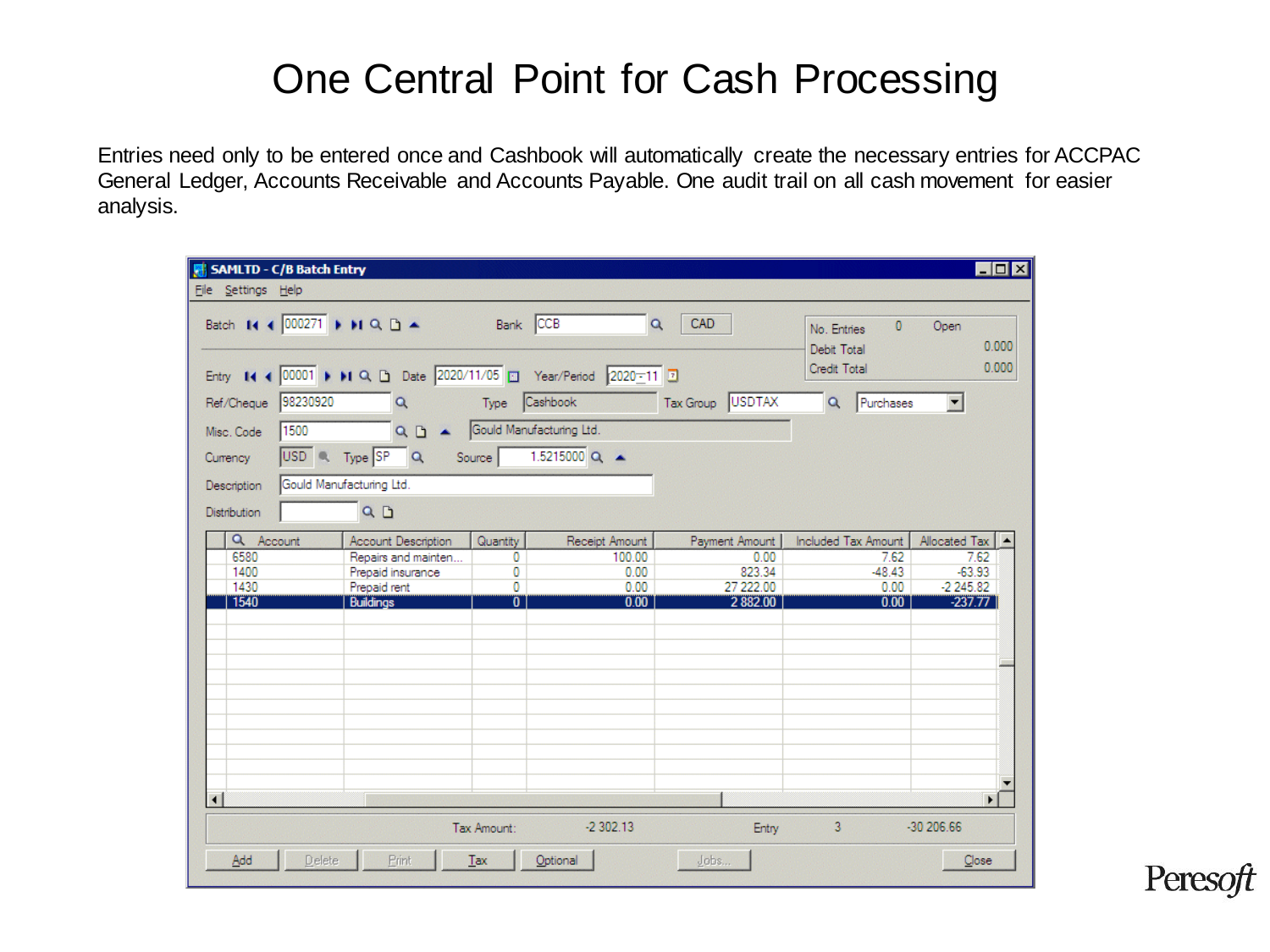# Allocate Payments and Receipts

Entries need only to be entered once and Cashbook will automatically create the necessary entries for ACCPAC General Ledger, Accounts Receivable and Accounts Payable. One audit trail on all cash movement for easier analysis.

| <b>Apply Amounts</b>   |        |                                         |                                       |                           |               |                         | $\blacksquare$ $\blacksquare$ $\times$ |
|------------------------|--------|-----------------------------------------|---------------------------------------|---------------------------|---------------|-------------------------|----------------------------------------|
| Batch                  | 000271 | 00002<br>Reference                      | 98230921                              | <b>Entry Date</b>         | 2020/11/05    |                         |                                        |
| Vendor                 | 1400   | Coastal Heating of Ottawa               |                                       | Balance O/S               |               | 739 025.01              |                                        |
| Mode                   |        | Show<br>Order                           |                                       | <b>Starting PO Number</b> |               |                         |                                        |
| Select                 |        | $\vert$<br>∥All<br>$\blacktriangledown$ | PO Number<br>$\overline{\phantom{a}}$ | $\alpha$                  | $\rightarrow$ |                         |                                        |
|                        |        |                                         |                                       |                           |               |                         |                                        |
| Apply?                 | Type   | Document Number                         | Date                                  | <b>Amount Applied</b>     | Discount      | <b>Remaining Amount</b> | Document Amoun                         |
| Pend                   | Inv    | 231-0054                                | 2020/07/30                            | 0.00                      | 0.00          | $-17.70$                | 990.15                                 |
| No.                    | Pre    | PREPY00000000000000029                  | 2020/11/05                            | 0.00                      | 0.00          | $-28820.00$             | $-28820.00$                            |
| No                     | Pre    | PREPY00000000000000032                  | 2020/11/05                            | 0.00                      | 0.00          | $-11.00$                | $-11.00$                               |
| N <sub>o</sub>         | Pre    | PREPY00000000000000043                  | 2020/11/05                            | 0.00                      | 0.00          | $-18.00$                | $-18.00$                               |
| No                     | Pre    | PREPY000000000000000047                 | 2020/11/05                            | 0.00                      | 0.00          | $-9.00$                 | $-9.00$                                |
| No                     | Pre    | PREPY00000000000000052                  | 2020/11/05                            | 0.00                      | 0.00          | $-10.00$                | $-10.00$                               |
| <b>No</b>              | Pre    | PREPY00000000000000054                  | 2020/11/05                            | 0.00                      | 0.00          | $-12.00$                | $-12.00$                               |
| Pend                   | Inv    | TRANC 002                               | 2019/01/01                            | 0.00                      | 0.00          | 252 284.58              | 254 444.36                             |
| Yes                    | Inv    | <b>TRANC 003.2</b>                      | 2019/01/12                            | 1881.00                   | 0.00          | 2 836.20                | 5 3 3 1 . 3                            |
| No                     | Inv    | TRANC 005                               | 2019/01/01                            | 0.00                      | 0.00          | 329 374.82              | 334 275.70                             |
| N <sub>o</sub>         | Inv    | TRANC 015                               | 2019/01/22                            | 0.00                      | 0.00          | 180 550.26              | 195 949.40                             |
|                        |        |                                         |                                       |                           |               |                         |                                        |
|                        |        |                                         |                                       |                           |               |                         |                                        |
|                        |        |                                         |                                       |                           |               |                         |                                        |
| $\left  \cdot \right $ |        |                                         |                                       |                           |               |                         | И                                      |
|                        |        |                                         |                                       |                           |               |                         |                                        |
| Applied                |        | 1881.00                                 | 0.00                                  |                           |               | Ref:                    | >>                                     |
| Unapplied              |        | 0.00                                    |                                       |                           |               |                         |                                        |
| Amount                 |        | 1881.00                                 |                                       |                           |               |                         | Jobs                                   |
|                        |        |                                         |                                       |                           |               | Adjust<br>Add           | Close                                  |

Pere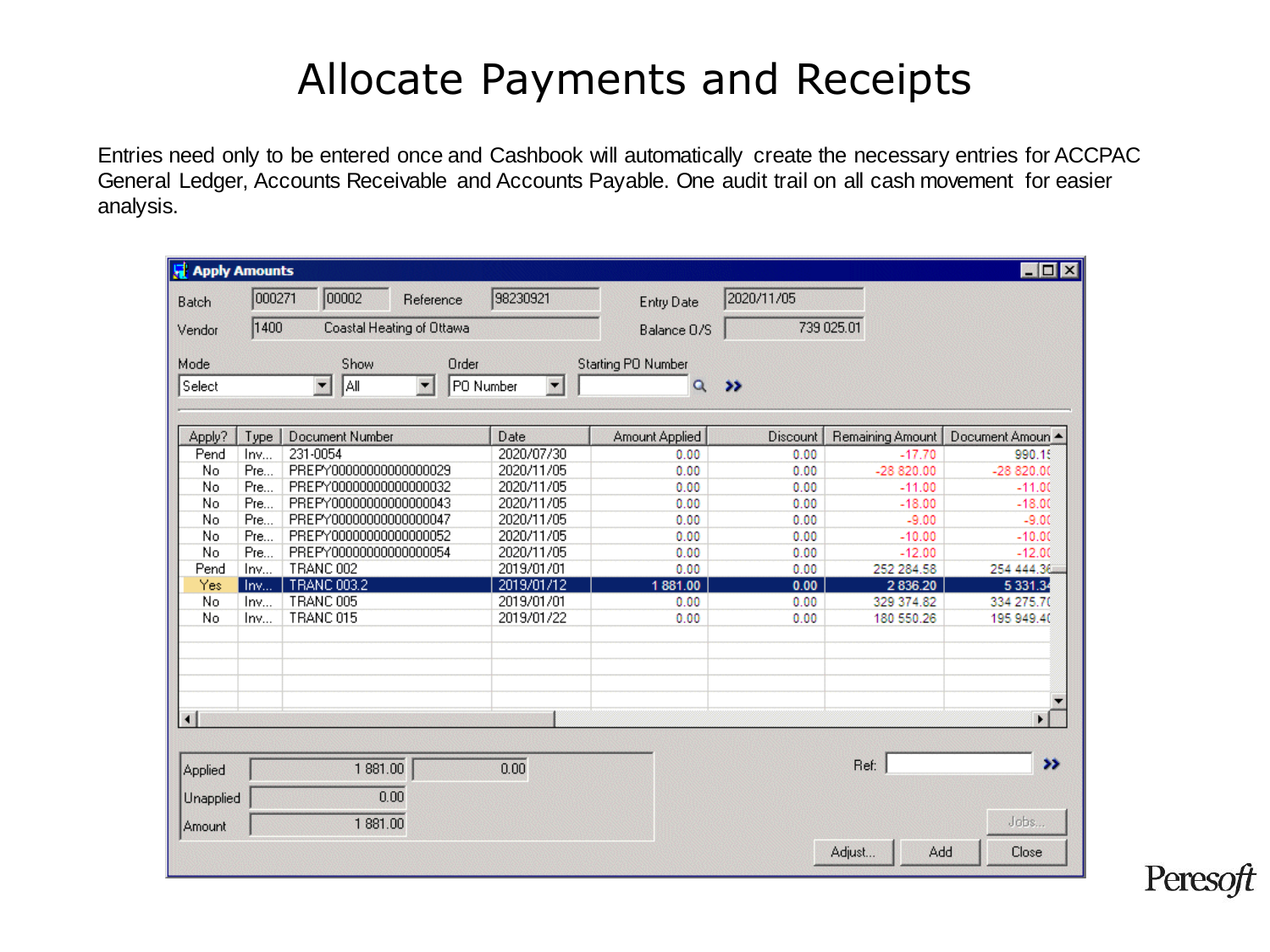#### Bank Reconciliation Display

Checks and deposits for direct reconciliation. With the click of a mouse or a single keyboard stroke the transaction is reconciled instantly and the bank balance updated immediately.

| <b>EX SAMINC - C/B Bank Reconciliation</b> |                          |                                    |                                      |           |                   |                     |  |
|--------------------------------------------|--------------------------|------------------------------------|--------------------------------------|-----------|-------------------|---------------------|--|
| File Help                                  |                          |                                    |                                      |           |                   |                     |  |
| Bank Code 14 4 SEATAC                      | $\mathbf{H} \mathbf{Q}$  | Seattle Tacoma Bank                |                                      |           | BF (01/10/2020)   | $-432.66$           |  |
| Search Using                               |                          |                                    |                                      |           | CF (31/12/2020)   | $-88.875.86$        |  |
| Reference<br>v                             | $\checkmark$<br>$\equiv$ | $Q =$                              | Þ.                                   | <b>BK</b> |                   | 55.826.59           |  |
|                                            |                          |                                    |                                      |           |                   |                     |  |
| M.<br>* Ref/Chg Number                     | Date                     | Description                        | Amount                               | S         | Reconciled Amount | (<br>Variance       |  |
| 348895                                     | 04/11/2020               | Grant Office Supplies              | $-401.40$                            |           | 0.00              | 0.00                |  |
| 348896                                     | 04/11/2020               | Gould Manufacturing Ltd.           | $-1,194.12$                          | x         | $-1,194.12$       | 0.00                |  |
| 348897                                     | 04/11/2020               | Postage for newsletter             | $-2,150.70$                          | x         | $-2,150.70$       | 0.00                |  |
| 348898                                     | 05/11/2020               | Office Party                       | $-1,000.00$                          | x         | $-1,000.00$       | 0.00                |  |
| 348899                                     | 08/11/2020               | Advertising                        | $-7,100.00$                          | x         | $-7,100.00$       | 0.00                |  |
| 348900                                     | 09/11/2020               | Astral Construction Co Ltd.        | $-31,561.90$                         | x         | -31,561.90        | 0.00                |  |
| 348902                                     | 10/11/2020               | Teas and Cleaning                  | $-1,091.99$                          | E         | $-1,091.98$       | 0.01                |  |
| 348903                                     | 05/11/2020               | Astral Construction Co Ltd.        | $-310.00$                            |           | 0.00              | 0.00                |  |
| 348903                                     | 05/11/2020               | Astral Construction Co Ltd.        | $-0.10$                              | x         | $-0.10$           | 0.00                |  |
| 348905                                     | 05/11/2020               | <b>BP</b> Garage                   | $-97.49$                             | x         | $-97.49$          | 0.00                |  |
| 348908                                     | 05/11/2020               | Wood Designs                       | $-341.27$                            |           | 0.00              | 0.00                |  |
| 348909                                     | 12/11/2020               | <b>ABC Printers</b>                | S OCALEZ<br>Reconcile                |           | 0.00              | 0.00                |  |
| 349132                                     | 15/11/2020               | 348901-4                           |                                      |           | 0.00              | 0.00                |  |
| 349133                                     | 16/11/2020               | 348904                             | $\vee$ Unreconcile                   |           | $-572.38$         | 0.00                |  |
| 349134                                     | 26/11/2020               | MULTIPAY                           | Reconcile in Error                   |           | $-7,688.52$       | 0.00                |  |
| 348914A                                    | 19/10/2020               | The Courtyard                      |                                      |           | 655.00            | 0.00                |  |
| 20090023                                   | 01/11/2020               | Chloride Systems                   | Adjust                               |           | $-243.56$         | 0.00                |  |
| 20091023                                   | 01/11/2020               | <b>Excide Industrial Batteries</b> | Reverse                              |           | $-1,066.26$       | 0.00                |  |
| 20093023                                   | 01/11/2020               | Gould Manufacturing Ltd.           |                                      |           | 0.00              | 0.00                |  |
| ADJU00000001                               | 19/11/2020               | <b>ADJUSTMENT</b>                  | Details                              |           | 0.00              | 0.00                |  |
| BC0000000002                               | 26/10/2020               | Statement charges for Oc           |                                      |           | $-136.00$         | 0.00                |  |
| BCHG00000001                               | 25/11/2020               | <b>BANK CHARGES</b>                | Reconcile Range                      |           | $-158.00$         | 0.00                |  |
| DEPO00000002                               | 16/10/2020               | <b>DEPOSIT</b>                     | Search                               |           | 0.00              | 0.00                |  |
| DEPO00000003                               | 16/10/2020               | <b>DEPOSIT</b>                     | Sort                                 |           | 520.00            | 0.00                |  |
| DEPO00000004                               | 16/10/2020               | <b>DEPOSIT</b>                     | Date Range                           |           | 0.00              | 0.00                |  |
| DEPO00000005                               | 16/10/2020               | <b>DEPOSIT</b>                     | Calculate                            |           | 0.00              | 0.00                |  |
| DEPO00000006                               | 07/11/2020               | Mr. Ronald Black                   |                                      |           | 4,286.35          | 0.00                |  |
| K.                                         |                          | TIII                               |                                      |           |                   | ≻                   |  |
| ♡ A 3↓ 学 转 国 国 图 图 届<br>鱼                  |                          |                                    | Cashbook - Sorted by: Ref/Chg Number |           |                   | Close Bank<br>Close |  |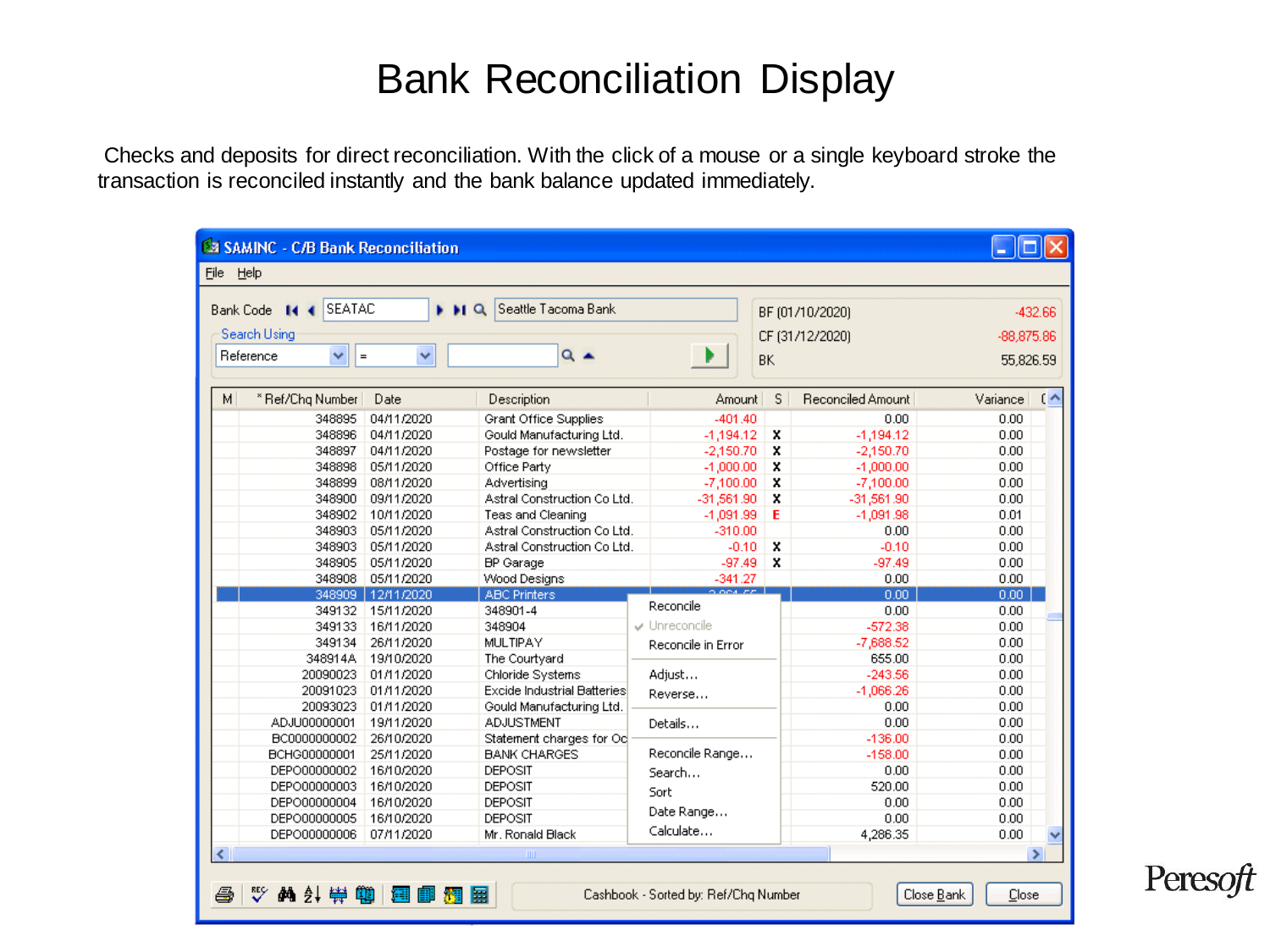# Zoom Into Cheques and Deposits

To enquire on transaction details. Display all details pertaining to a transaction by clicking on the transaction in your bank reconciliation.

|                                 | Detail - Seattle Tacoma Bank                      |                          |                                         |            |                                                       |                          |                                                                                                                                       | $ \Box$ $\times$                                                                      |
|---------------------------------|---------------------------------------------------|--------------------------|-----------------------------------------|------------|-------------------------------------------------------|--------------------------|---------------------------------------------------------------------------------------------------------------------------------------|---------------------------------------------------------------------------------------|
| Reference/ Cheque               |                                                   | 3771                     | $H \leftarrow H Q$                      |            | Mr. Ronald Black                                      |                          | Open                                                                                                                                  |                                                                                       |
| Date<br>Cust.<br>Code<br>Amount | 2020/11/02<br>1200                                | 11-2020<br>Pd<br>20.00   | Chq Date 2020/11/02<br>Mr. Ronald Black |            |                                                       |                          | Audit Data<br>Batch<br>Entry<br>Posting Seq<br>Posting Entry<br>User ID<br><b>GL Batch</b><br><b>GL</b> Entry<br>AR Batch<br>AR Entry | 000158<br>00001<br>77<br><b>ADMIN</b><br>000303<br>$\mathbf{1}$<br>82<br>$\mathbf{1}$ |
| Srce<br>A <sub>R</sub>          | Description<br><b>Accounts Receivable Entries</b> |                          | <b>Account Code</b><br>6110             |            | <b>Account Description</b><br>Bank charges and errors | Amount<br>20.00          | Quantity<br>0.00                                                                                                                      | Comments                                                                              |
| $\lvert$                        |                                                   |                          |                                         |            |                                                       |                          |                                                                                                                                       |                                                                                       |
| 1200                            | Customer/ Misc. Code                              | Name<br>Mr. Ronald Black |                                         | Type<br>IN | Date<br>2020/07/01                                    | Reference/Cheque<br>3771 |                                                                                                                                       | Document Number<br>IN0000000000061                                                    |
| <b>Rates</b>                    | Contracts                                         |                          |                                         |            | View GL<br>Optional                                   | View AR                  | View CB                                                                                                                               | b<br>Close                                                                            |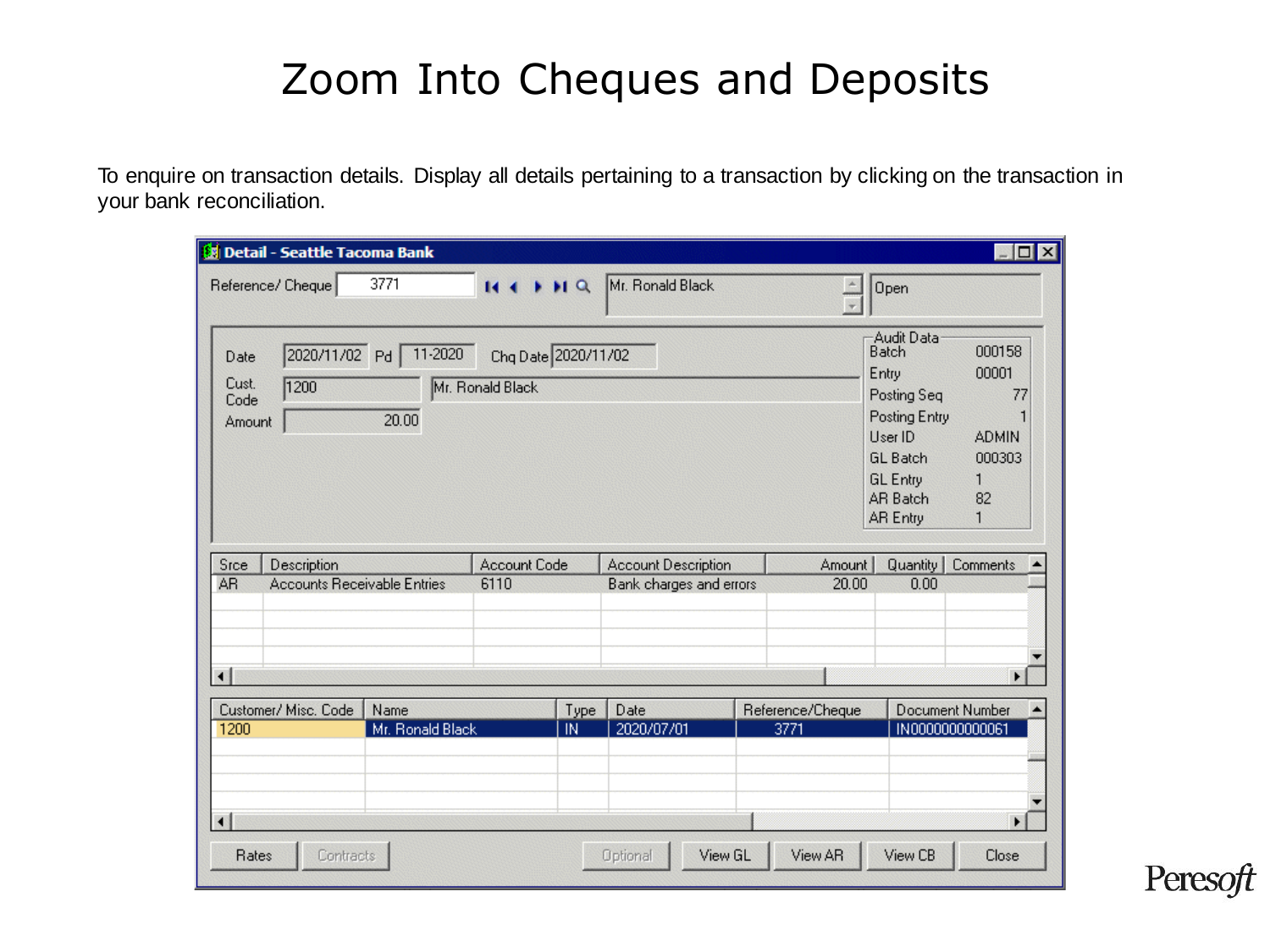### Data Date Driven

Your Cashbook is date driven, giving you running balances for your Cashbook for any period or date.

| Starting Position:<br>From 2020/11/01   To 2020/11/30                               | OΚ<br>Cancel |
|-------------------------------------------------------------------------------------|--------------|
| Direction-<br>Period 11<br>$\overline{\mathbb{F}}$<br>Year 2019<br>Use Period Range |              |

oft Pereso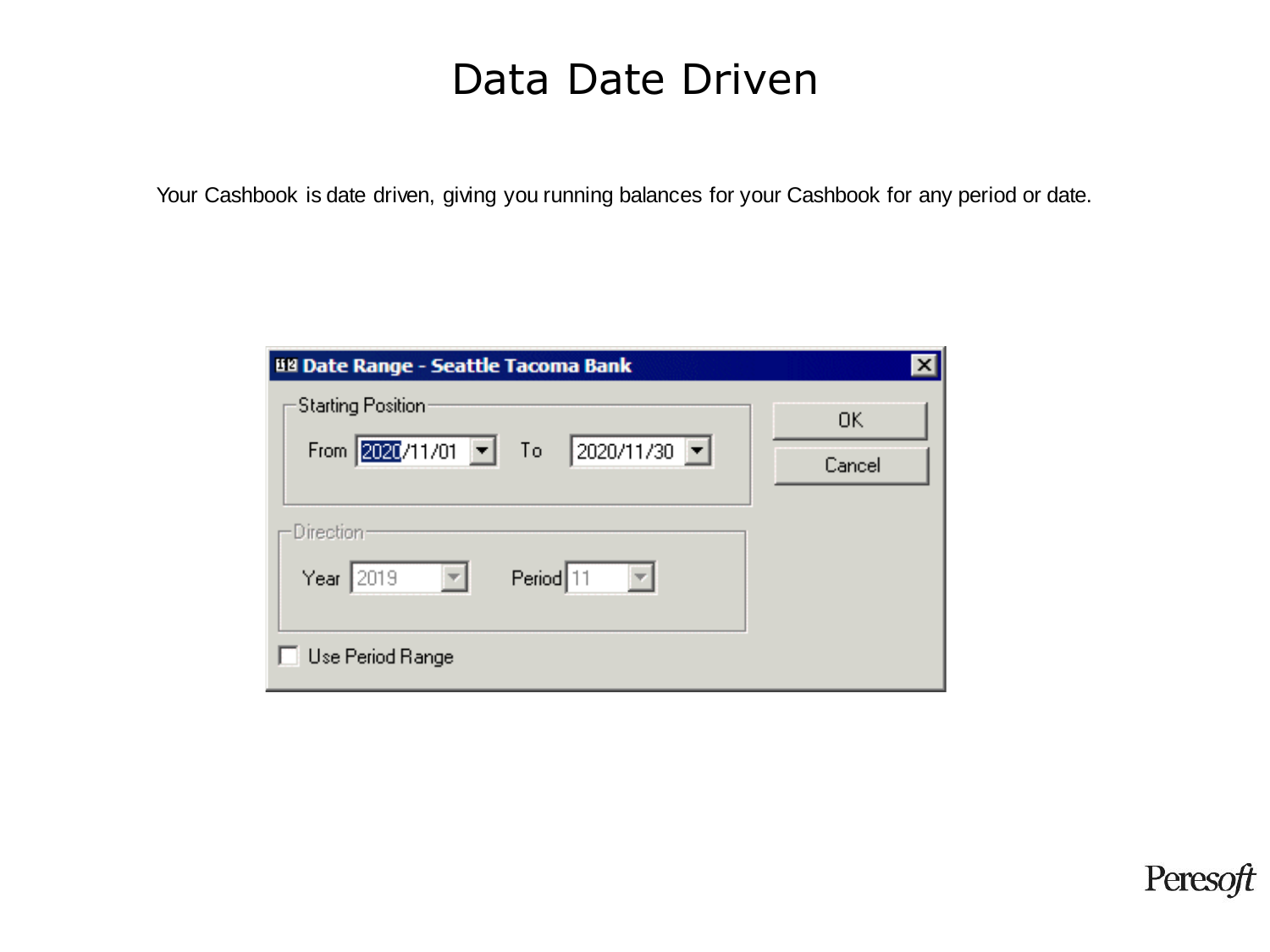## Tax Tracking

Complete Sage Accpac ERP Tax Services integration with the ability to do more than one tax calculation per entry detail line.

| Tax Authority    | $\alpha$<br>Detail Tax Class | Tax Included | Tax Base | Tax Amount |  |
|------------------|------------------------------|--------------|----------|------------|--|
| State Tax        |                              | Yes:         | 94.12    | 5.88       |  |
| County Tax       | ٠                            | No           | 94.12    | 1.88       |  |
| <b>Total Tax</b> | 7.76                         |              |          |            |  |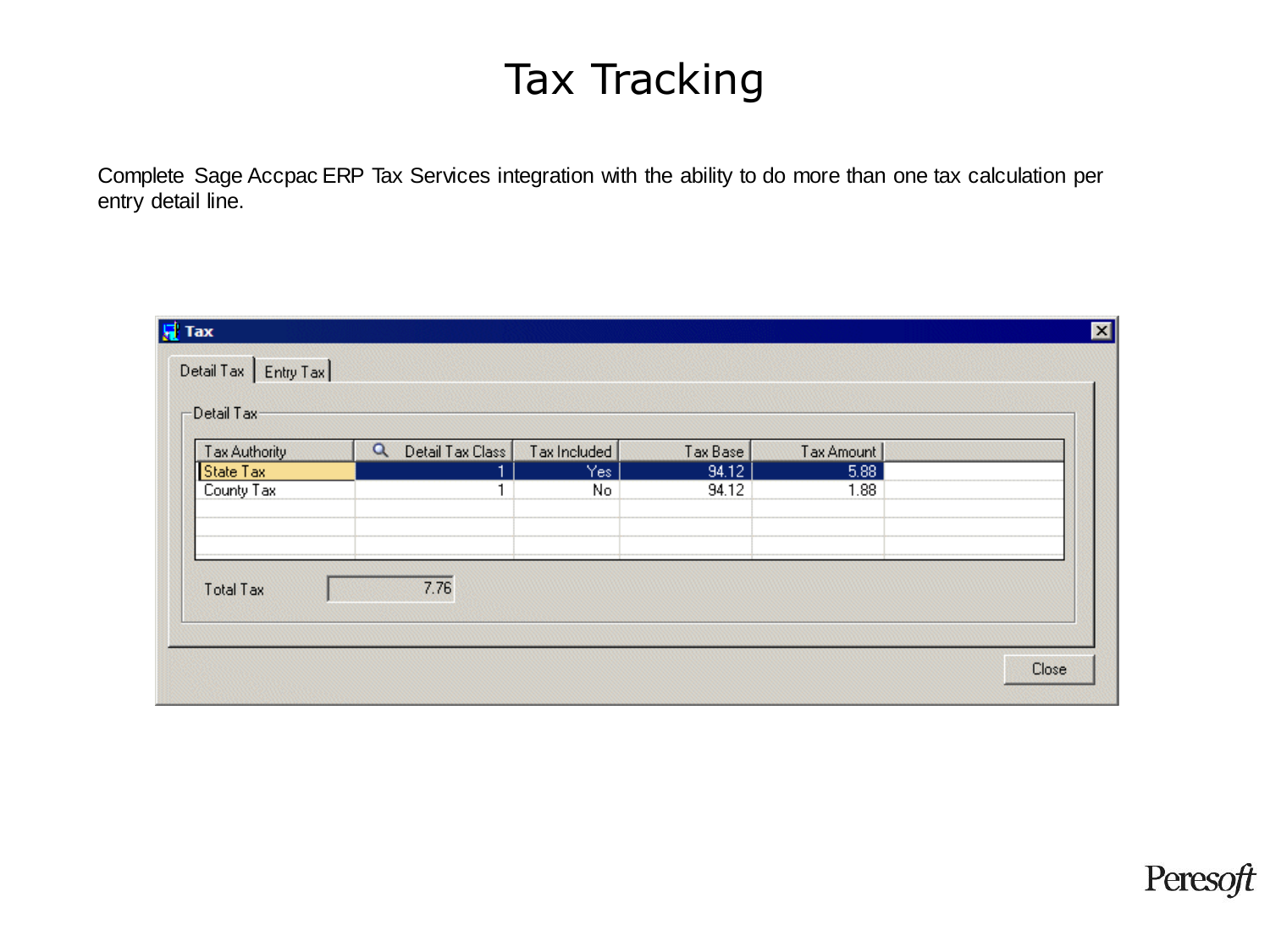## User Definable Forms

On-line cheques and advices as well as receipts and deposit slips are produced using the batch entry window. After each entry is saved you have the option to print the information immediately. Multiple cheques/advices, receipts and deposit slips can be printed in one operation. Cashbook's automatic numbering facility allows you to have up to 20 different numbering sequences for your cheques and receipts.

|                                | SAMLTD - C/B Cheque/Receipt/Deposit Forms |                                 |                                    |                                    |
|--------------------------------|-------------------------------------------|---------------------------------|------------------------------------|------------------------------------|
| File Help                      |                                           |                                 |                                    |                                    |
|                                | C Cheques                                 | C Receipts                      |                                    | C Deposits                         |
| <b>Bank</b>                    | <b>14 4 SEATAC</b>                        | I II Q Seattle Tacoma Bank      |                                    |                                    |
|                                |                                           |                                 |                                    |                                    |
| Ranges                         |                                           |                                 |                                    |                                    |
| <b>Batches</b>                 | 000001 Q                                  | To                              | 999999                             | $\alpha$                           |
|                                |                                           |                                 |                                    |                                    |
| Options<br>Starting document # |                                           | $\overline{2}$                  |                                    |                                    |
| Location                       | Description                               | Next Cheque Number Report Style |                                    | Report Format                      |
| APCK                           | AP Laser Check Sto                        | آ 2                             | Checks and Advices   Checks on Top |                                    |
|                                |                                           |                                 |                                    |                                    |
|                                |                                           |                                 |                                    |                                    |
| $\lvert$                       |                                           |                                 |                                    | F                                  |
|                                |                                           |                                 |                                    | Void Cheques Source VD<br>$\alpha$ |
| Print                          | Align                                     |                                 |                                    | Close                              |
|                                |                                           |                                 |                                    |                                    |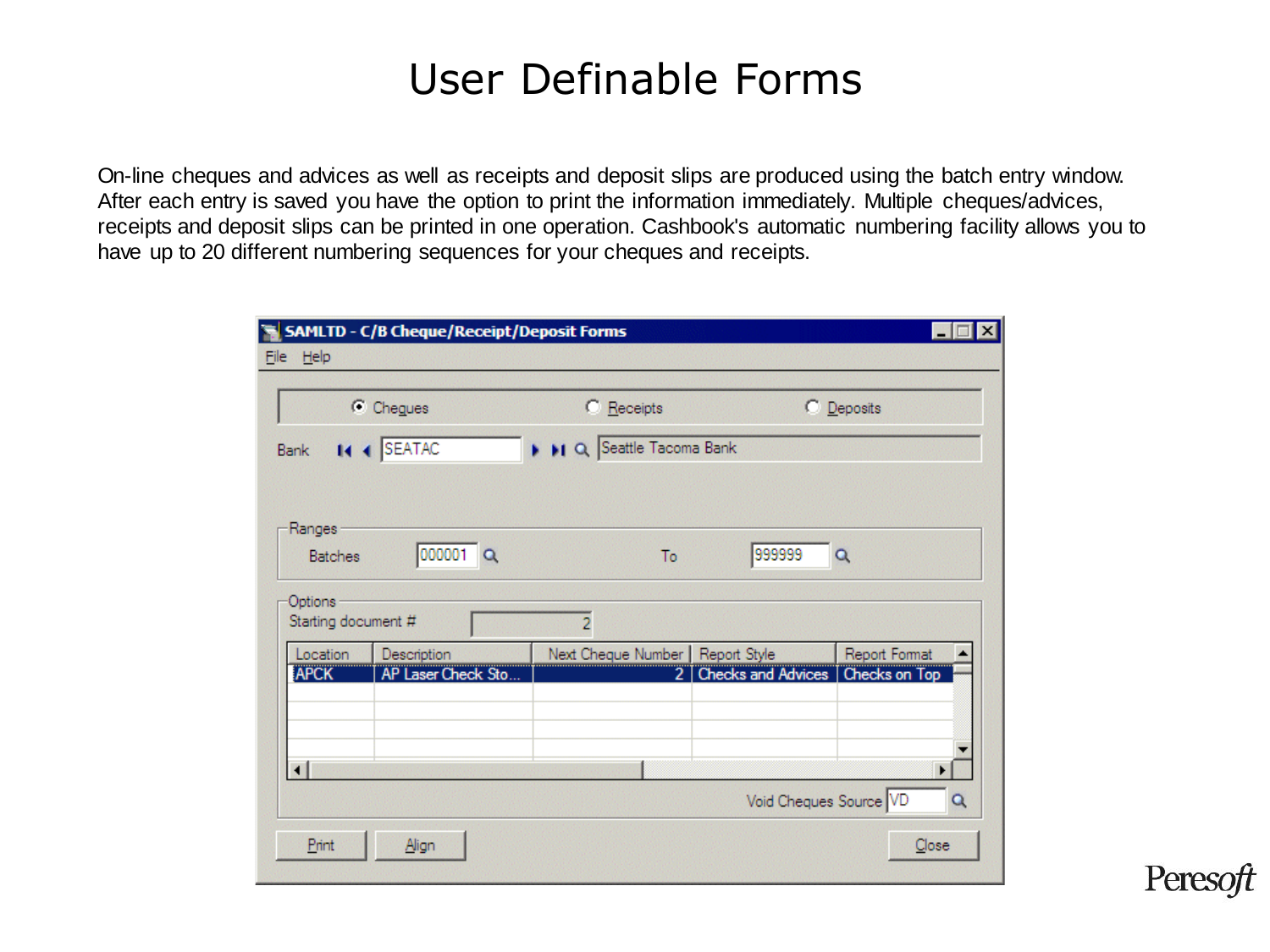## Accpac Features

Sage Accpac ERP Batch Import/Export functionality and formats

| Import                                                                                                                                                                               |                                                                                                         | $\pmb{\times}$                                                                                                                         |
|--------------------------------------------------------------------------------------------------------------------------------------------------------------------------------------|---------------------------------------------------------------------------------------------------------|----------------------------------------------------------------------------------------------------------------------------------------|
| File                                                                                                                                                                                 |                                                                                                         |                                                                                                                                        |
| Type:<br><b>Excel 2000</b>                                                                                                                                                           | <b>V</b> Title Record Insert                                                                            |                                                                                                                                        |
| <b>Excel 2000</b><br>File:<br>Excel 2007 Binary Workb<br>Single CSV File                                                                                                             |                                                                                                         | Browse:                                                                                                                                |
| CSV File<br>Record<br>Access<br>Batch Hea<br>Access 2007<br><b>Batch Deta</b><br>Excel 5.0<br>Batch Misd<br>dBase 5.0<br>Batch_Sub ODBC<br>Batch_Det4XML<br>Batch Heaner<br>TIDRODAI | Header<br>Detail<br>Miscellaneous<br>Sub Detail<br>Detail_Adjustments<br>Header Optional Fill<br>Baron. | <b>Status</b><br>Import not ready<br>Import not ready<br>Import not ready<br>Import not ready<br>Import not ready<br>Import not readu- |
| Field                                                                                                                                                                                | Contents                                                                                                | Data Type                                                                                                                              |
| "Batch ID                                                                                                                                                                            | <default value=""></default>                                                                            | String                                                                                                                                 |
| "Entry Number                                                                                                                                                                        | <default value=""></default>                                                                            | String                                                                                                                                 |
| Entry Type                                                                                                                                                                           | <default value=""></default>                                                                            | Integer                                                                                                                                |
| Reference                                                                                                                                                                            | <default value=""></default>                                                                            | String                                                                                                                                 |
| Period                                                                                                                                                                               | <default value=""></default>                                                                            | String                                                                                                                                 |
| Date                                                                                                                                                                                 | <default value=""></default>                                                                            | Date                                                                                                                                   |
| Date Check Printed                                                                                                                                                                   | <default value=""></default>                                                                            | Date                                                                                                                                   |
| <b>Cheque Printed</b>                                                                                                                                                                | <default value=""></default>                                                                            | <b>Boolean</b>                                                                                                                         |
| Miscellaneous Code                                                                                                                                                                   | <default value=""></default>                                                                            | String                                                                                                                                 |
| Description                                                                                                                                                                          | <default value=""></default>                                                                            | String                                                                                                                                 |
| <b>Distribution Code</b>                                                                                                                                                             | <default value=""></default>                                                                            | String                                                                                                                                 |
| Charge Code                                                                                                                                                                          | <default value=""></default>                                                                            | String                                                                                                                                 |
|                                                                                                                                                                                      | <default value=""></default>                                                                            |                                                                                                                                        |
| Charge Amount<br>Load Script<br>Save Script                                                                                                                                          | Help                                                                                                    | Float<br><u>Ο</u> Κ<br>Cancel                                                                                                          |

Peres лt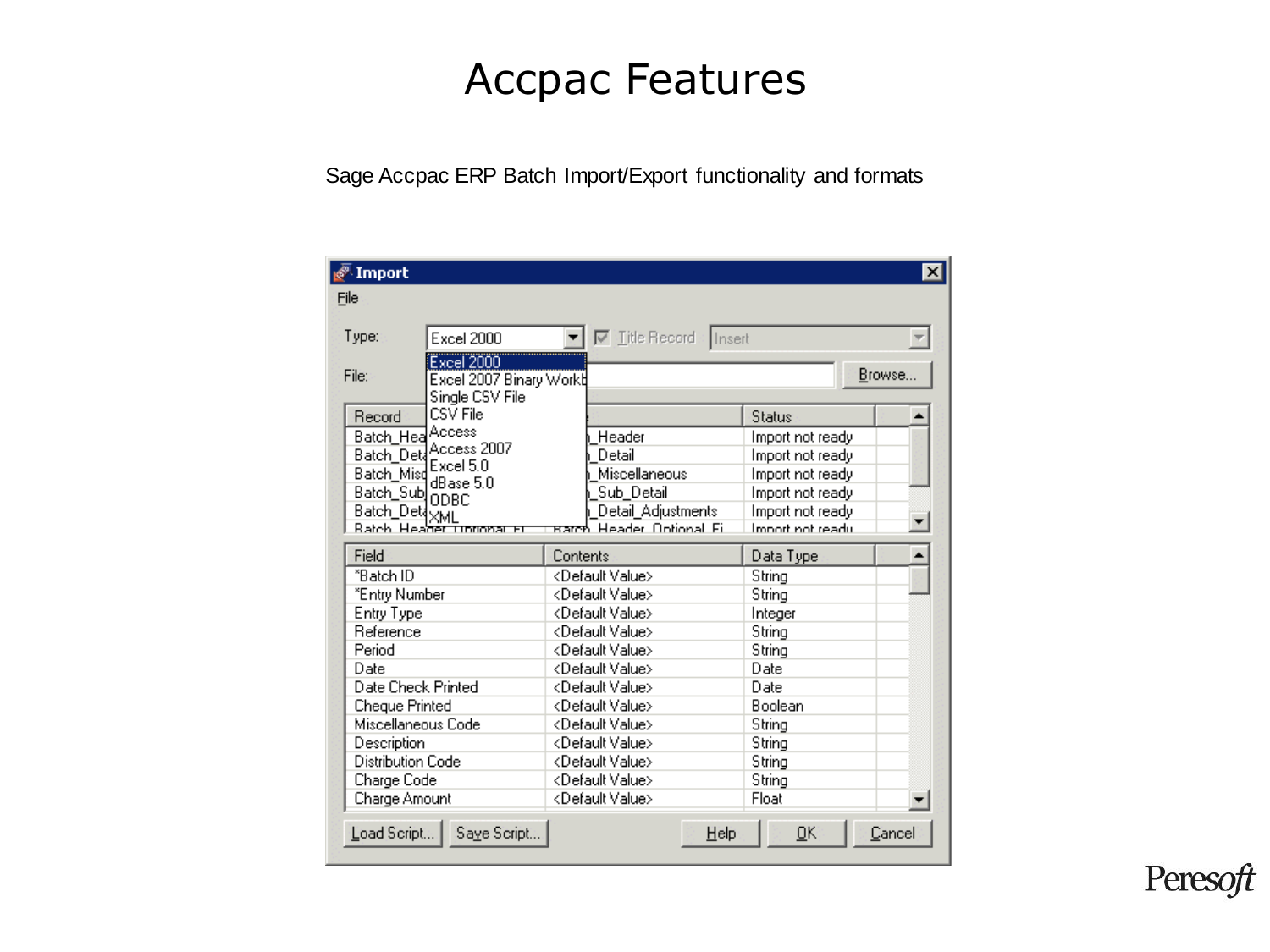# Optional Fields

Optional Fields in the Cashbook batch header and detail section which feeds through to the General Ledger bank and distribution accounts, Accounts Payable and Accounts Receivable.

| SAMINC - C/B Optional Fields |                                                                                                                                                       |                     |             |                                        |          |                |       |
|------------------------------|-------------------------------------------------------------------------------------------------------------------------------------------------------|---------------------|-------------|----------------------------------------|----------|----------------|-------|
| File Help                    |                                                                                                                                                       |                     |             |                                        |          |                |       |
| Location                     | <b>Batch Header</b><br><b>Batch Header</b>                                                                                                            |                     | ₩           |                                        |          |                |       |
| Batch Detail<br>$\alpha$     | Uptional Field Description                                                                                                                            | value set           | u           | <b>Derault Value</b> Value Description | Required | Auto Insert    |       |
| CASHFLOWTYPE                 | Cash Flow Type                                                                                                                                        | Yes                 | Operations  | Operations                             | Yes      | Yes            |       |
| <b>PONUMBER</b>              | PO Number                                                                                                                                             | Yes                 |             |                                        | Yes      | Yes            |       |
| <b>PYMTMETHOD</b>            | Payment method                                                                                                                                        | Yes                 | Credit Card | Credit Card                            | No       | N <sub>o</sub> |       |
|                              |                                                                                                                                                       | <b>22</b> Settings  |             |                                        |          | $\times$       |       |
|                              | These settings determine whether this optional field is included with General Ledger<br>transactions and with transactions sent to other sub-ledgers. |                     |             |                                        |          |                |       |
|                              |                                                                                                                                                       | G/L Transactions    |             |                                        |          |                |       |
|                              |                                                                                                                                                       | └ Bank Accounts     |             |                                        |          |                |       |
|                              |                                                                                                                                                       | Sub-Ledgers         |             |                                        |          |                |       |
|                              |                                                                                                                                                       | Accounts Payable    |             |                                        |          |                |       |
|                              |                                                                                                                                                       | Accounts Receivable |             |                                        |          |                |       |
|                              |                                                                                                                                                       |                     |             |                                        |          | Close          |       |
| Save                         | Settings<br>Delete                                                                                                                                    |                     |             |                                        |          |                | Close |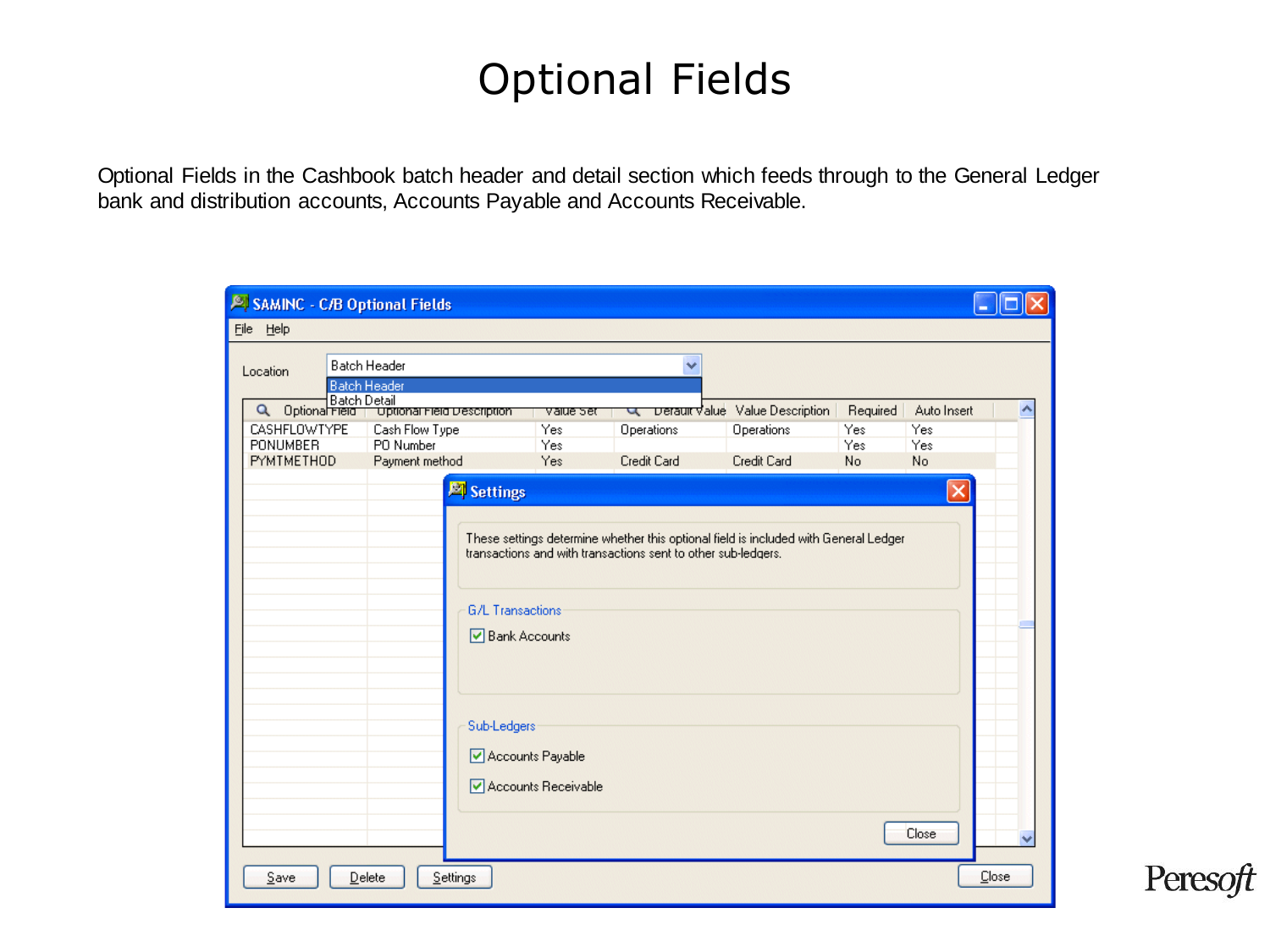#### Drill Down

Drill Down from General Ledger, Accounts Payable and Accounts Receivable batches to the Cashbook batch from which the entry originates.

| SAMLTD - G/L Journal Entry                            |                                     |                   | EOX                                     |  |  |  |
|-------------------------------------------------------|-------------------------------------|-------------------|-----------------------------------------|--|--|--|
| File Settings Help                                    |                                     |                   |                                         |  |  |  |
| 14 4 000402<br>INQD<br><b>Batch Number</b>            |                                     | Entries:          |                                         |  |  |  |
| Batch Description GL-CB Batch Until Posting Sequence: | 149                                 | Debits:           | 19 796.60                               |  |  |  |
| 14 4 00001<br><b>NADF</b><br><b>Entry Number</b>      | Credits:                            | 19 796.60         |                                         |  |  |  |
| Cashbook Deposit<br><b>Entry Description</b>          |                                     | Quantity:         | 0                                       |  |  |  |
| Year/Period<br>2020/10/05<br>Date                     | $2020 - 10$ ] $\Box$                | Type:             | Subledger                               |  |  |  |
| CB-CB<br>Source Code<br>$\alpha$                      | Status:<br>Canadian Commercial Bank |                   |                                         |  |  |  |
| <b>Entry Mode</b><br>C Quick<br>C Normal              | Auto Reverse                        |                   |                                         |  |  |  |
| Reference<br>Lin                                      | Description                         | Q Account         | Account Description<br>$\blacktriangle$ |  |  |  |
| 8372727                                               | Deposit                             | 9999              | Suspense                                |  |  |  |
| 2<br>8372727                                          | Cashbook Deposit                    | 1020              | Bank account, operating                 |  |  |  |
|                                                       |                                     |                   |                                         |  |  |  |
|                                                       |                                     |                   |                                         |  |  |  |
|                                                       |                                     |                   |                                         |  |  |  |
|                                                       |                                     |                   |                                         |  |  |  |
|                                                       |                                     |                   |                                         |  |  |  |
| $\lvert \cdot \rvert$                                 |                                     |                   | $\mathbf{E}$                            |  |  |  |
|                                                       |                                     |                   |                                         |  |  |  |
| 19 796.60<br>Debits<br>Credits                        | 19 796.60                           | Out of Balance By | 0.00                                    |  |  |  |
| Save<br>Delete<br>Clear                               | Detail                              |                   | Close                                   |  |  |  |

Peres лt